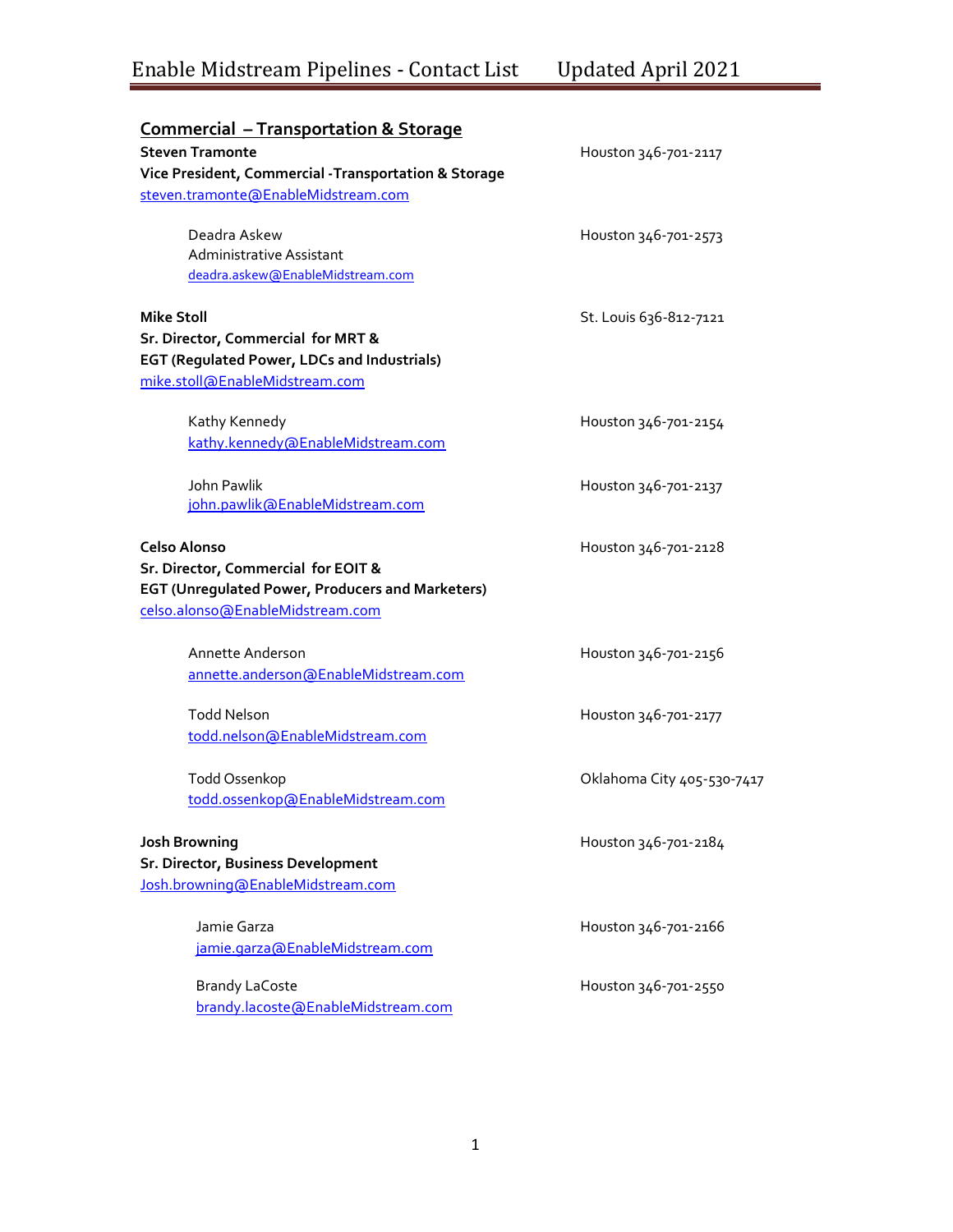## **Short-Term Marketing – Transportation & Storage**

**Firm Services of up to 1 month and all Interruptible Services** 

| Margaret Brooks                                                         | Oklahoma City 405-553-6471        |
|-------------------------------------------------------------------------|-----------------------------------|
| Sr. Director, Commodity Management                                      |                                   |
| margaret.brooks@EnableMidstream.com                                     |                                   |
| Amy Morris                                                              | Oklahoma City 405-553-6474        |
| <b>Director, Capacity Optimization</b>                                  |                                   |
| amy.morris@EnableMidstream.com                                          |                                   |
| Amrish Patel                                                            | Houston 346-701-2636              |
| amrish.patel@EnableMidstream.com                                        |                                   |
| Daniel Pena                                                             | Houston 346-701-2163              |
| daniel.pena@EnableMidstream.com                                         |                                   |
|                                                                         |                                   |
| <b>Volume Control</b> (including Nominations, Scheduling and Invoicing) | after hours # 318-429-3590        |
| Terri Williams                                                          | Houston 346-701-2175, twilliams16 |
| Sr. Director, Volume Control                                            |                                   |
| terri.williams@EnableMidstream.com                                      |                                   |
| Deadra Askew                                                            | Houston 346-701-2573              |
| Administrative Assistant                                                |                                   |
| deadra.askew@EnableMidstream.com                                        |                                   |
| Kaci Guillory                                                           | Houston 346-701-2171, kguillory1  |
| Sr. Manager, Scheduling                                                 |                                   |
| kaci.guillory@EnableMidstream.com                                       |                                   |
| Abby Alveldano                                                          | Houston 346-701-2608, aalveldano  |
| abby.alveldano@EnableMidstream.com                                      |                                   |
|                                                                         |                                   |
| Darryl Briscoe                                                          | St. Louis 636-812-7124, dbriscoe  |
| darryl.briscoe@EnableMidstream.com                                      |                                   |
| <b>Collin Chambers</b>                                                  | Houston 346-701-2114, cchambers5  |
| collin.chambers@EnableMidstream.com                                     |                                   |
| Monique Cummings                                                        | Houston 346-701-2141, mcummings1  |
| monique.cummings@EnableMidstream.com                                    |                                   |
| Glenda De La Rosa                                                       | Houston 346-701-2176, gledelarosa |
| glenda.delarosa@EnableMidstream.com                                     |                                   |
|                                                                         |                                   |
| Ronald Douglas                                                          | Houston 346-701-2151, rdouglas1   |
| ronald.douglas@EnableMidstream.com<br>2                                 |                                   |
|                                                                         |                                   |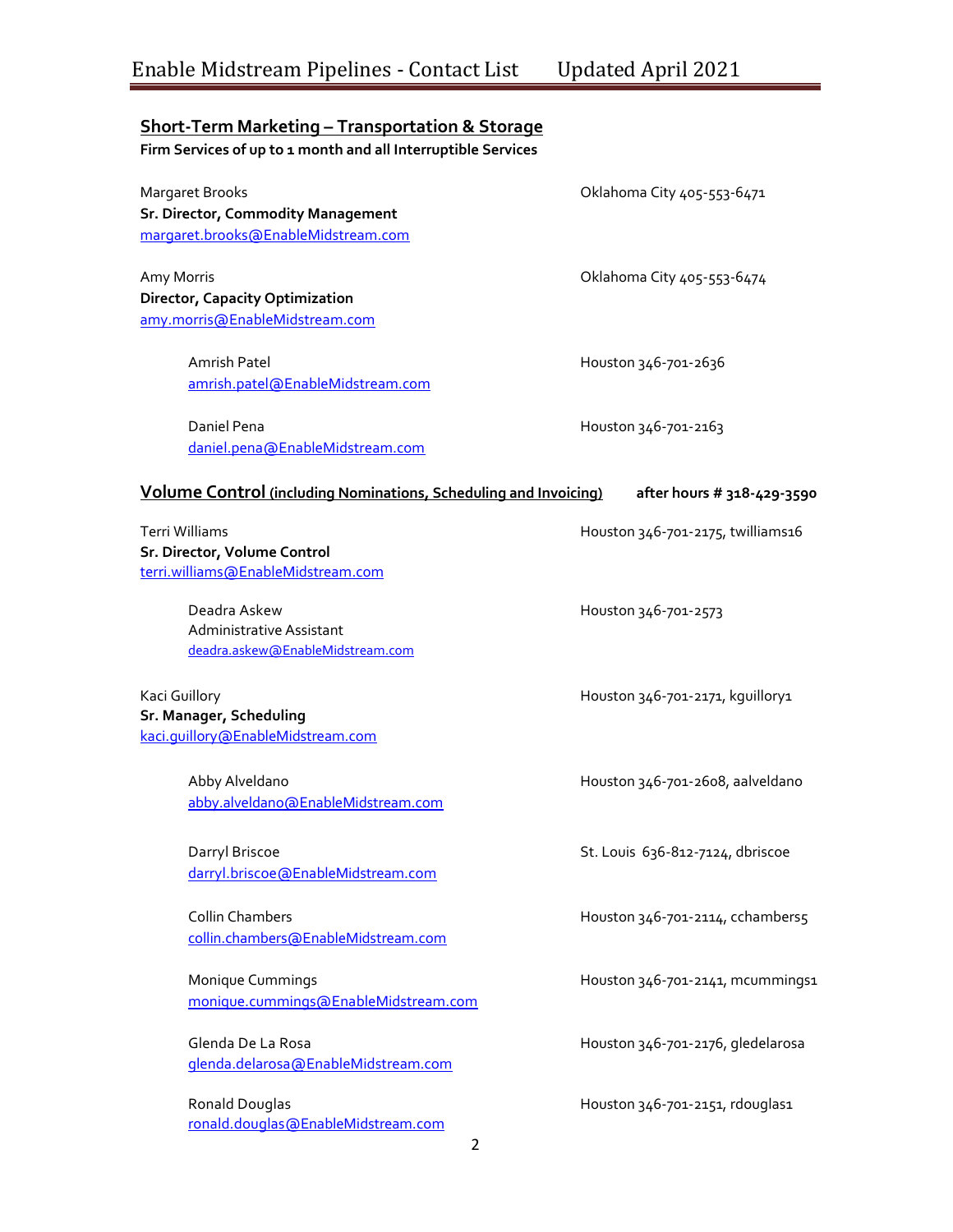#### **Volume Control continued**

Brooke Foster Houston 346-701-2641, brfoster [brooke.foster@EnableMidstream.com](mailto:brooke.foster@EnableMidstream.com)

Jerico Landingin Houston 346-701-2152, jlandingin [jerico.landingin@EnableMidstream.com](mailto:jerico.landingin@EnableMidstream.com)

John Meyers Houston 346-701-2159, jmeyers [john.meyers@EnableMidstream.com](mailto:john.meyers@EnableMidstream.com)

Dawn Miller **Now Account 2018** Houston 346-701-2122, dmiller25 [dawn.miller@EnableMidstream.com](mailto:dawn.miller@EnableMidstream.com)

Shilwanna Murray **Houston 346-701-2130, smurray15** [shilwanna.murray@EnableMidstream.com](mailto:shilwanna.murray@EnableMidstream.com)

Cameron Wright Houston 346-701-2521, cwright [cameron.wright@EnableMidstream.com](mailto:cameron.wright@EnableMidstream.com)

#### **Contract Administration (including Capacity Release)**

Contract Administration Group Email: **[PipelineContractAdmin@EnableMidstream.com](mailto:PipelineContractAdmin@EnableMidstream.com)**

| Ji McFarland<br>Sr. Director, Contract Admin. & Measurement<br>ji.mcfarland@enablemidstream.com | Oklahoma City 405-557-5292 |
|-------------------------------------------------------------------------------------------------|----------------------------|
| Kate Mason<br>Sr. Manager, Contract Administration<br>kate.mason@EnableMidstream.com            | Houston 346-701-2143       |
| Tim Bretzke<br>tim.bretzke@EnableMidstream.com                                                  | Houston 346-701-2566       |
| Jerri Chamlee<br>jerri.chamlee@EnableMidstream.com                                              | Houston 346-701-2134       |
| Angel Fuller<br>angel.fuller@EnableMidstream.com                                                | Houston 346-701-2123       |
| <b>Terry Fendley</b><br>Sr. Manager, Contract Systems<br>terry.fendley@EnableMidstream.com      | Oklahoma City 405-558-4623 |
| Diane Lang<br>diane.lang@EnableMidstream.com                                                    | Houston 346-701-2149       |
| Rachel Riska<br>rachel.riska@enablemidstream.com                                                | Houston 346-701-2144       |